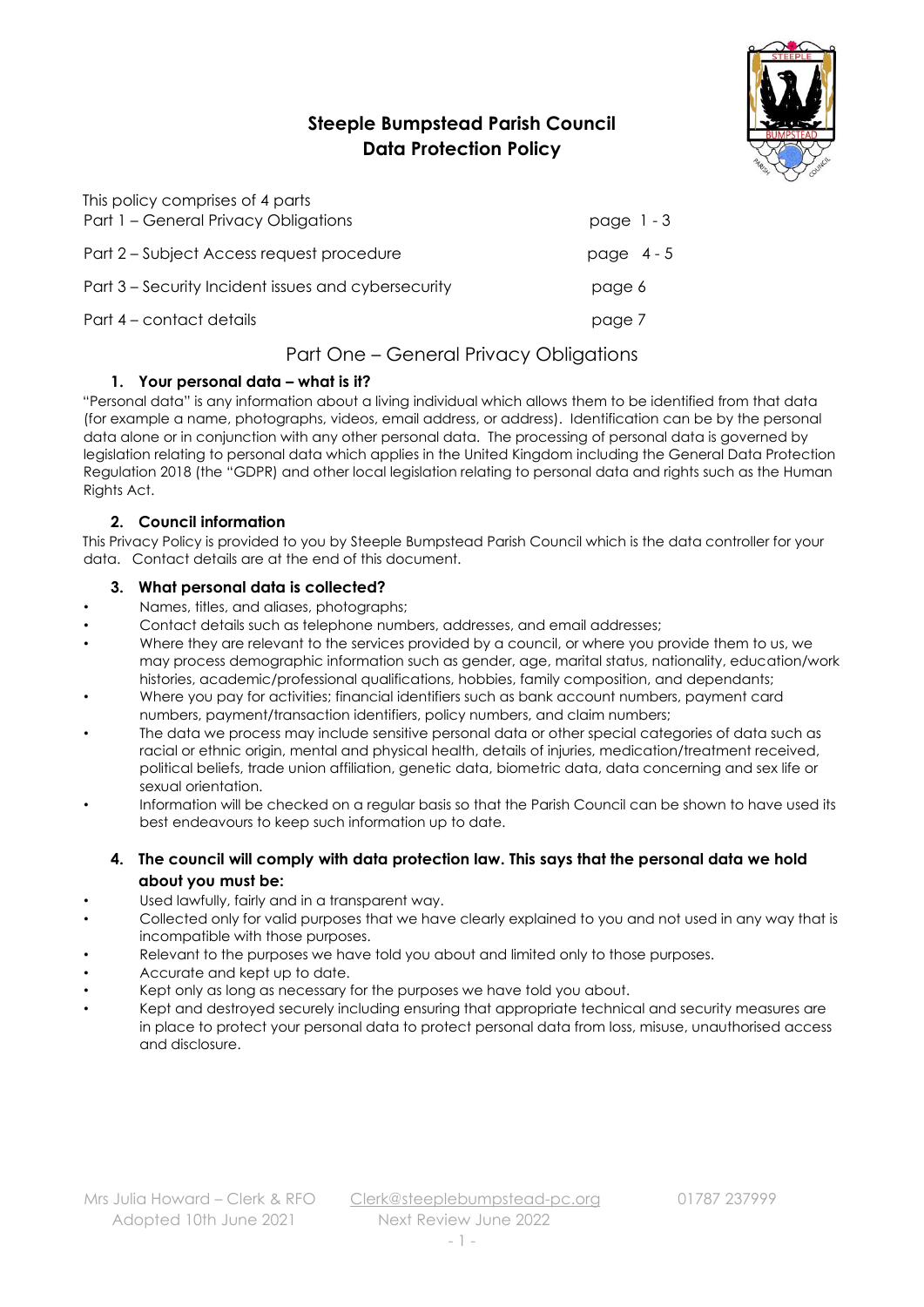

### **5. We use your personal data for some or all of the following purposes:**

- To deliver public services including to understand your needs to provide the services that you and to understand what we can do for you and inform you of other relevant services;
- To confirm your identity to provide some services;
- To contact you by post, email, telephone or using social media (e.g., Facebook);
- To help us to build up a picture of how we are performing;
- To prevent and detect fraud and corruption in the use of public funds and where necessary for the law enforcement functions;
- To enable us to meet all legal and statutory obligations and powers including any delegated functions;
- To carry out comprehensive safeguarding procedures (including due diligence and complaints handling) in accordance with best safeguarding practice from time to time with the aim of ensuring that all children and adults-at-risk are provided with safe environments and generally as necessary to protect individuals from harm or injury;
- To promote the interests of the council;
- To maintain our own accounts and records;
- To seek your views, opinions or comments;
- To notify you of changes to our facilities, services, events and staff, councillors and role holders;
- To send you communications which you have requested and that may be of interest to you. These may include information about campaigns, appeals, other new projects or initiatives;
- To process relevant financial transactions including grants and payments for goods and services supplied to the council
- To allow the statistical analysis of data so we can plan the provision of services.

Our processing may also include the use of CCTV systems for the prevention and prosecution of crime.

#### **6. What is the legal basis for processing your personal data?**

The council is a public authority and has certain powers and duties. Most of your personal data is processed for compliance with a legal obligation which includes the discharge of the council's statutory functions and powers. Sometime when exercising these powers or duties it is necessary to process personal data of residents or people using the council's services. We will always take into account your interests and rights. This Privacy Policy sets out your rights and the council's obligations to you in detail.

We may also process personal data if it is necessary for the performance of a contract with you, or to take steps to enter into a contract. An example of this would be processing your data in connection with the use of sports facilities, or the acceptance of an allotment garden tenancy.

Sometimes the use of your personal data requires your consent. We will first obtain your consent to that use.

### **7. Sharing your Personal data**

The council will implement appropriate security measures to protect your personal data. This section of the Privacy Policy provides information about the third parties with whom the council will share your personal data. These third parties also have an obligation to put in place appropriate security measures and will be responsible to you directly for the manner in which they process and protect your personal data. It is likely that we will need to share your data with some or all of the following (but only where necessary):

- Our agents, suppliers and contractors. For example, we may ask a commercial provider to publish or distribute newsletters on our behalf, or to maintain our database software;
- On occasion, other local authorities or not for profit bodies with which we are carrying out joint ventures e.g. in relation to facilities or events for the community.

#### **8. How long do we keep your personal data?**

The Parish Council will retain records in accordance with its Document Management Policy which may be viewed on the Parish Council website or requested from the clerk. In general, we will endeavour to keep data only for as long as we need it. This means that we will delete it when it is no longer needed.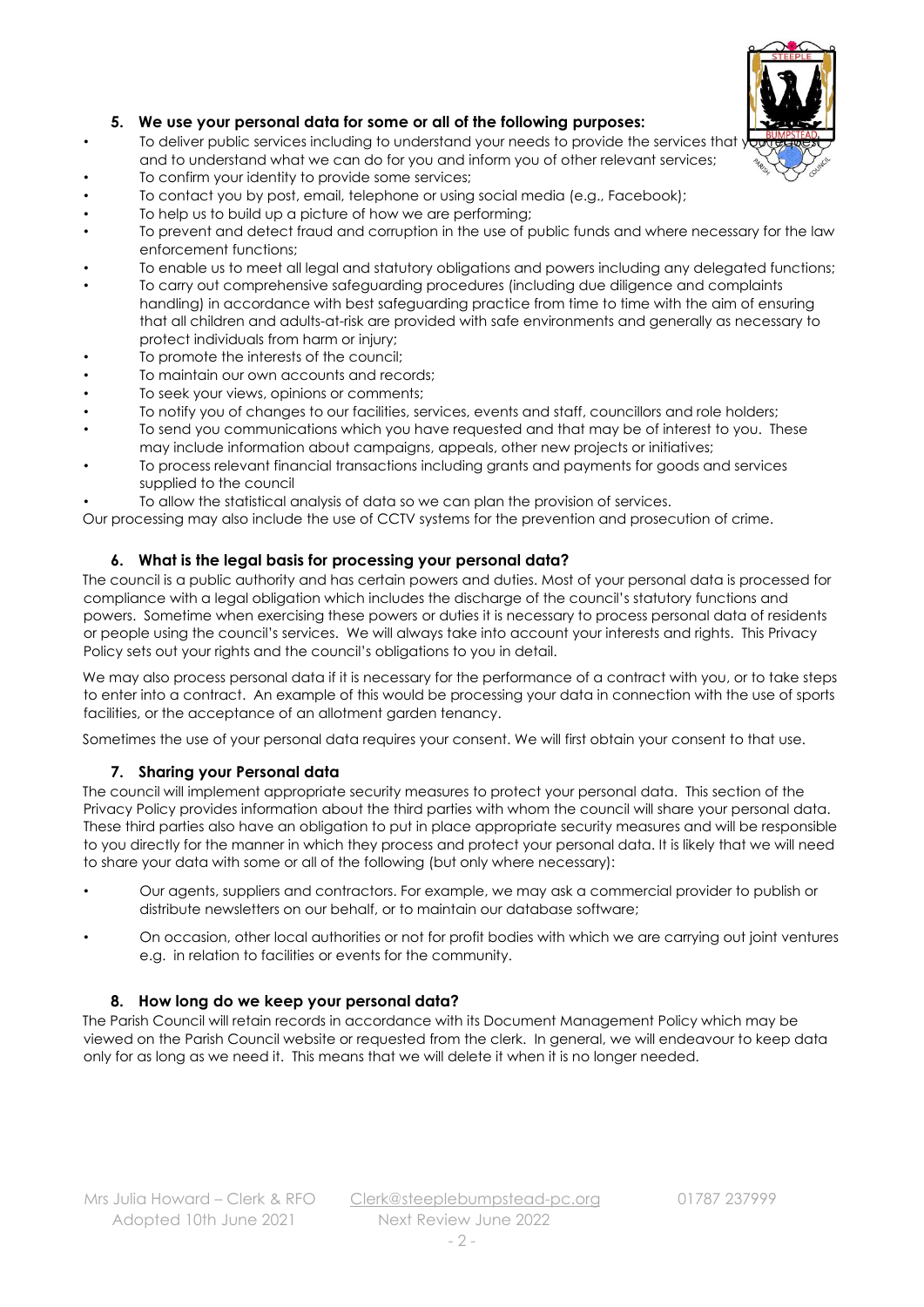

### **9. Your rights and your personal data**

You have the following rights with respect to your personal data:

When exercising any of the rights listed below, in order to process your request, we may need to verify your identity for your security. In such cases we will need you to respond with proof of your identity before you can exercise these rights.

- *(i) The right to access personal data we hold on you*
- *(ii) The right to correct and update the personal data we hold on you*
- *(iii) The right to have your personal data erased*
- *(iv) The right to object to processing of your personal data or to restrict it to certain purposes only (v) The right to data portability*
- *(vi) The right to withdraw your consent to the processing at any time for any processing of data to which consent was obtained*
- *(vii) The right to lodge a complaint with the Information Commissioner's Office.*

You can contact the Information Commissioners Office on 0303 123 1113 or via email https://ico.org.uk/global/contact-us/email/ or at the Information Commissioner's Office, Wycliffe House, Water Lane, Wilmslow, Cheshire SK9 5AF.

#### **10. Transfer of Data Abroad**

Any personal data transferred to countries or territories outside the European Economic Area ("EEA") will only be placed on systems complying with measures giving equivalent protection of personal rights either through international agreements or contracts approved by the European Union. Our website may be accessible from overseas so on occasion some personal data (for example in a newsletter) may be accessed from overseas.

#### **11. Further processing**

If we wish to use your personal data for a new purpose, not covered by this Privacy Policy, then we will provide you with a Privacy Notice explaining this new use prior to commencing the processing and setting out the relevant purposes and processing conditions. Where and whenever necessary, we will seek your prior consent to the new processing.

#### **12. Changes to this policy**

We keep this Privacy Policy under regular review and we will place any updates on the Parish Council's website.

# Part Two Subject Access Request Procedure

If you wish to submit a subject access request to the Parish Council you must follow the following procedure –

- 1. You must submit your request in writing (which includes via email, and email is preferred.)
- 2. Your request must be sufficiently well defined and relate to your own personal data to enable the Parish Council to respond
- 3. To enable the Parish Council to be satisfied in relation to your identity you must provide one of the following forms of identification –
	- Current UK/EEA Passport
	- UK Photocard Driving Licence (Full or Provisional)
	- EEA National Identity Card
	- Full UK Paper Driving Licence
	- HMRC Tax Credit Document
	- Local Authority Benefit Document
	- HMRC Tax Notification Document
	- Disabled Driver's Pass
	- Utility bill for supply of gas, electric, water or telephone landline
	- Most recent council Tax Bill/Demand or Statement
	- Building Society Passbook which shows a transaction in the last 3 months and your address

Adopted 10th June 2021 Next Review June 2022

Mrs Julia Howard – Clerk & RFO [Clerk@steeplebumpstead-pc.org](mailto:Clerk@steeplebumpstead-pc.org) 01787 237999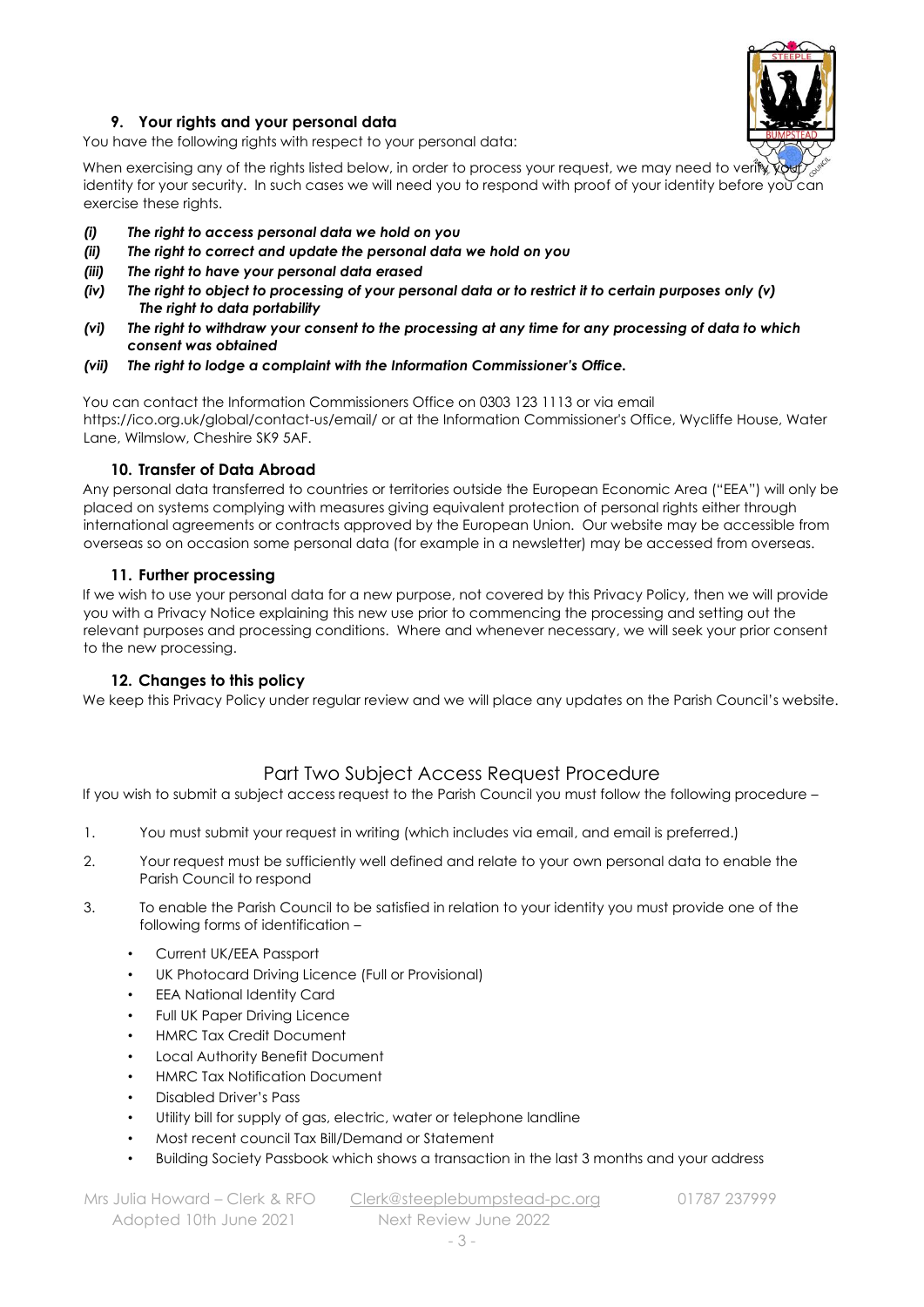In response the Parish Council will respond in the following manner

- 1. The subject access request will immediately be notified to the Clerk and the Parish Council Chairman and to the Data Protection Officer in the case where the Parish Council has appointed a **Date** Protection Officer.
- 2. The Parish Council must identify whether a valid request has been made under the Data Protection legislation
- 3. A member of staff, and as appropriate, councillor, must make a full exhaustive search of the records and databases to which they have access.
- 4. All the personal data that has been requested must be provided unless an exemption can be applied.
- 5. The Parish Council must respond within one calendar month after accepting the request as valid.
- 6. The Subject Access Requests must be undertaken free of charge to the requestor unless the legislation permits reasonable fees to be charged.
- 7. If need be information may be redacted so as not to identify other individuals. Also an explanation of information may be supplied.
- 8. All response letters will include the following information
	- a. the purposes of the processing;
	- b. the categories of personal data concerned;
	- c. the recipients or categories of recipients to whom personal data has been or will be disclosed, in particular in third countries or international organisations, including any appropriate safeguards for transfer of data, such as Binding Corporate Rules or EU model clauses;
	- d. where possible, the envisaged period for which personal data will be stored, or, if not possible, the criteria used to determine that period;
	- e. the existence of the right to request rectification or erasure of personal data or restriction of processing of personal data concerning the data subject or to object to such processing;
	- f. the right to lodge a complaint with the Information Commissioners Office ("ICO");
	- g. if the data has not been collected from the data subject: the source of such data;

the existence of any automated decision-making, including profiling and any meaningful information about the logic involved, as well as the significance and the envisaged consequences of such processing for the data subject.

- 9. Where a requestor is not satisfied with a response the Parish Council will deal with this as a complaint and when responding to a complaint, we must advise the requestor that they may complain to the Information Commissioners Office ("ICO") if they remain unhappy with the outcome.
- 10. It will be confirmed that copyright in the personal data provided belongs to the council or to another party. Copyright material must not be copied, distributed, modified, reproduced, transmitted, published, or otherwise made available in whole or in part without the prior written consent of the copyright holder.

# Part 3 – Security Incident Issues and Cybersecurity

A personal data breach means a breach of security leading to the accidental or unlawful destruction, loss, alteration, unauthorised disclosure of, or access to, personal data. This includes breaches that are the result of both accidental and deliberate causes. It also means that a breach is more than just about losing personal data and can include

- access by an unauthorised third party;
- deliberate or accidental action (or inaction) by a controller or processor;

Adopted 10th June 2021 Next Review June 2022